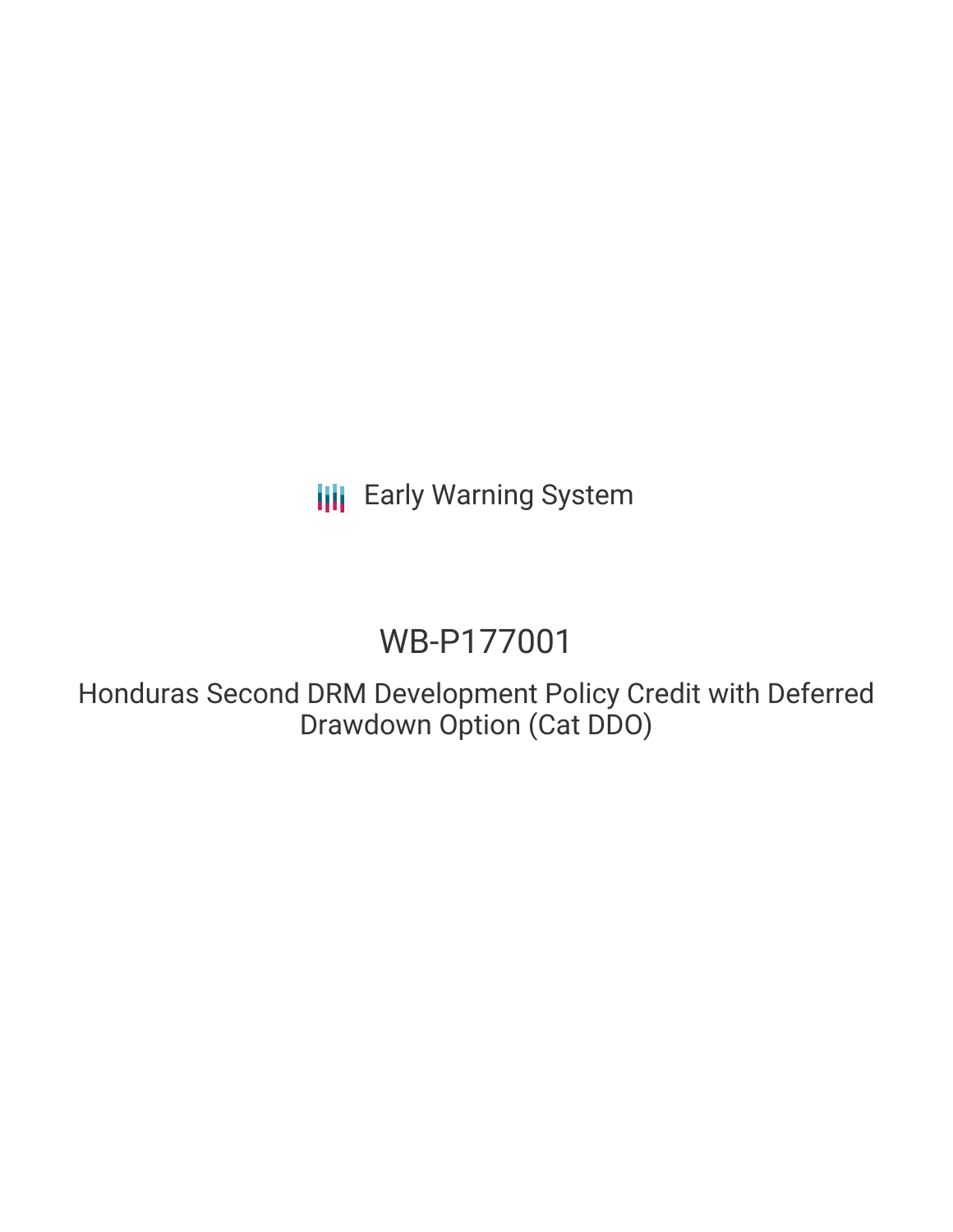

## **Quick Facts**

| <b>Countries</b>               | Honduras                                                          |
|--------------------------------|-------------------------------------------------------------------|
| <b>Financial Institutions</b>  | World Bank (WB)                                                   |
| <b>Status</b>                  | Proposed                                                          |
| <b>Bank Risk Rating</b>        | U                                                                 |
| <b>Voting Date</b>             | 2022-06-22                                                        |
| <b>Borrower</b>                | Government of Honduras                                            |
| <b>Sectors</b>                 | Climate and Environment, Education and Health, Law and Government |
| <b>Investment Type(s)</b>      | Loan                                                              |
| <b>Investment Amount (USD)</b> | \$110.00 million                                                  |
| <b>Project Cost (USD)</b>      | \$110.00 million                                                  |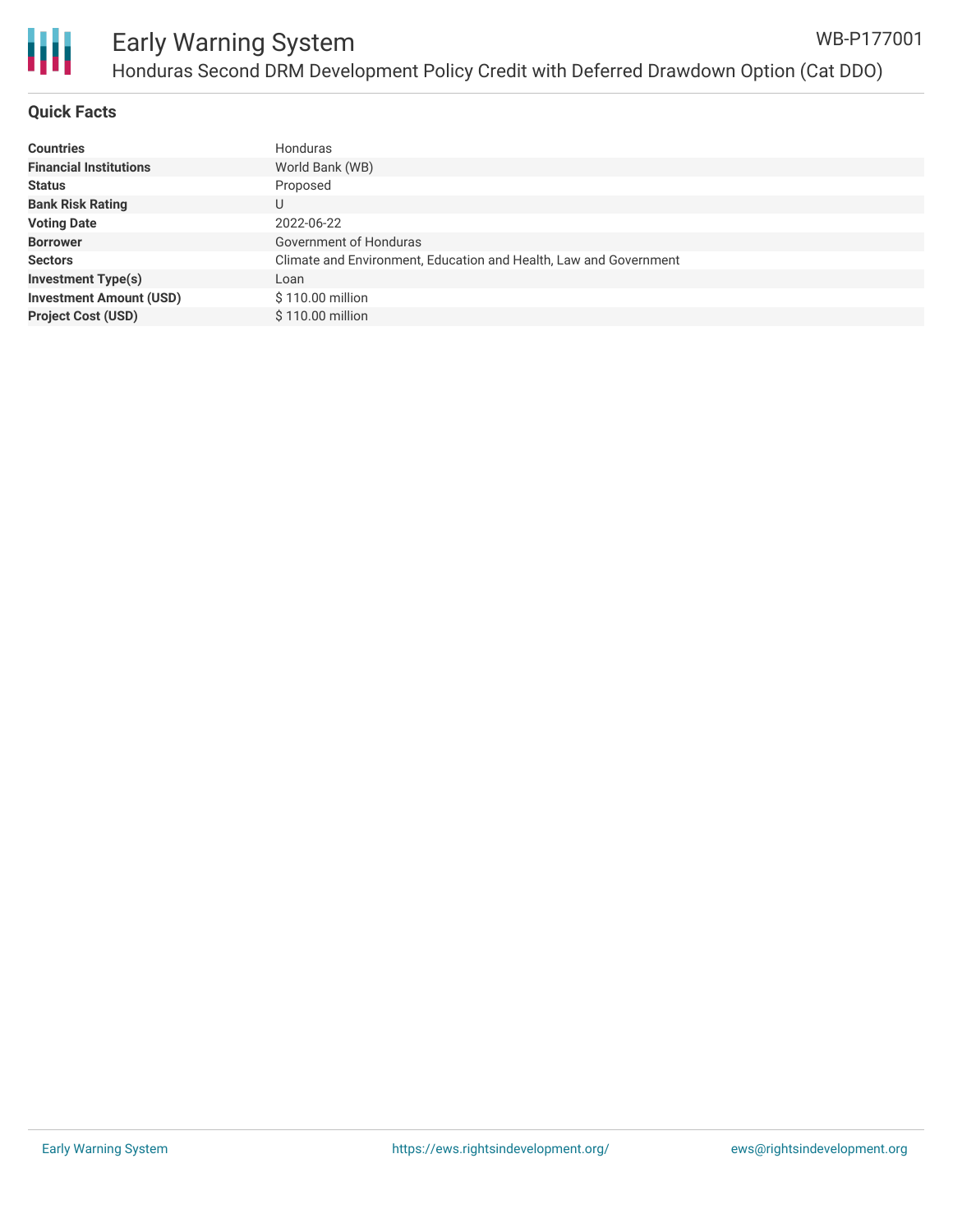

# **Project Description**

The PDO is to continue strengthening Honduras' institutional, regulatory and financial framework to manage the risk of adverse natural events including disease outbreaks.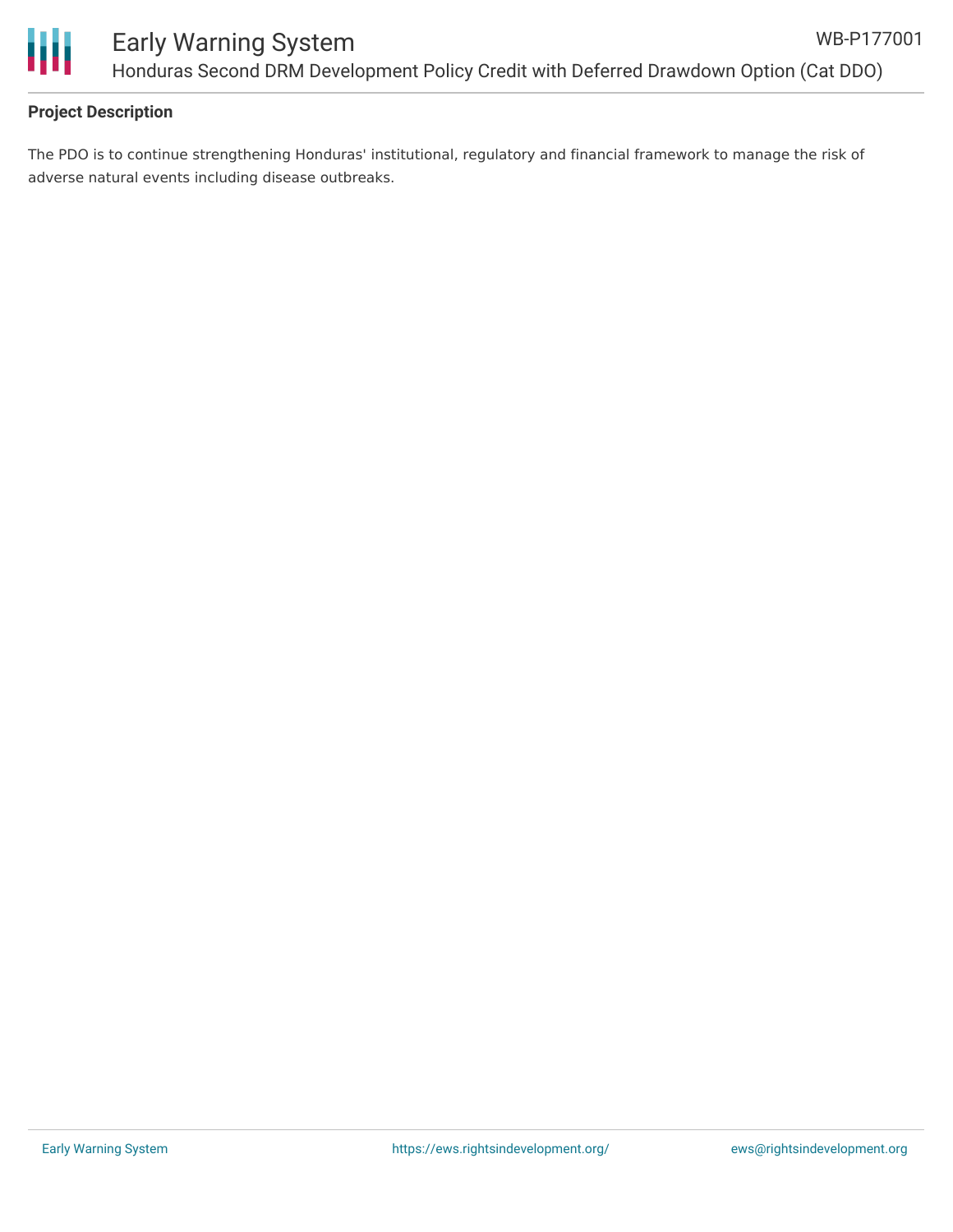

#### Early Warning System Honduras Second DRM Development Policy Credit with Deferred Drawdown Option (Cat DDO) WB-P177001

#### **Investment Description**

World Bank (WB)